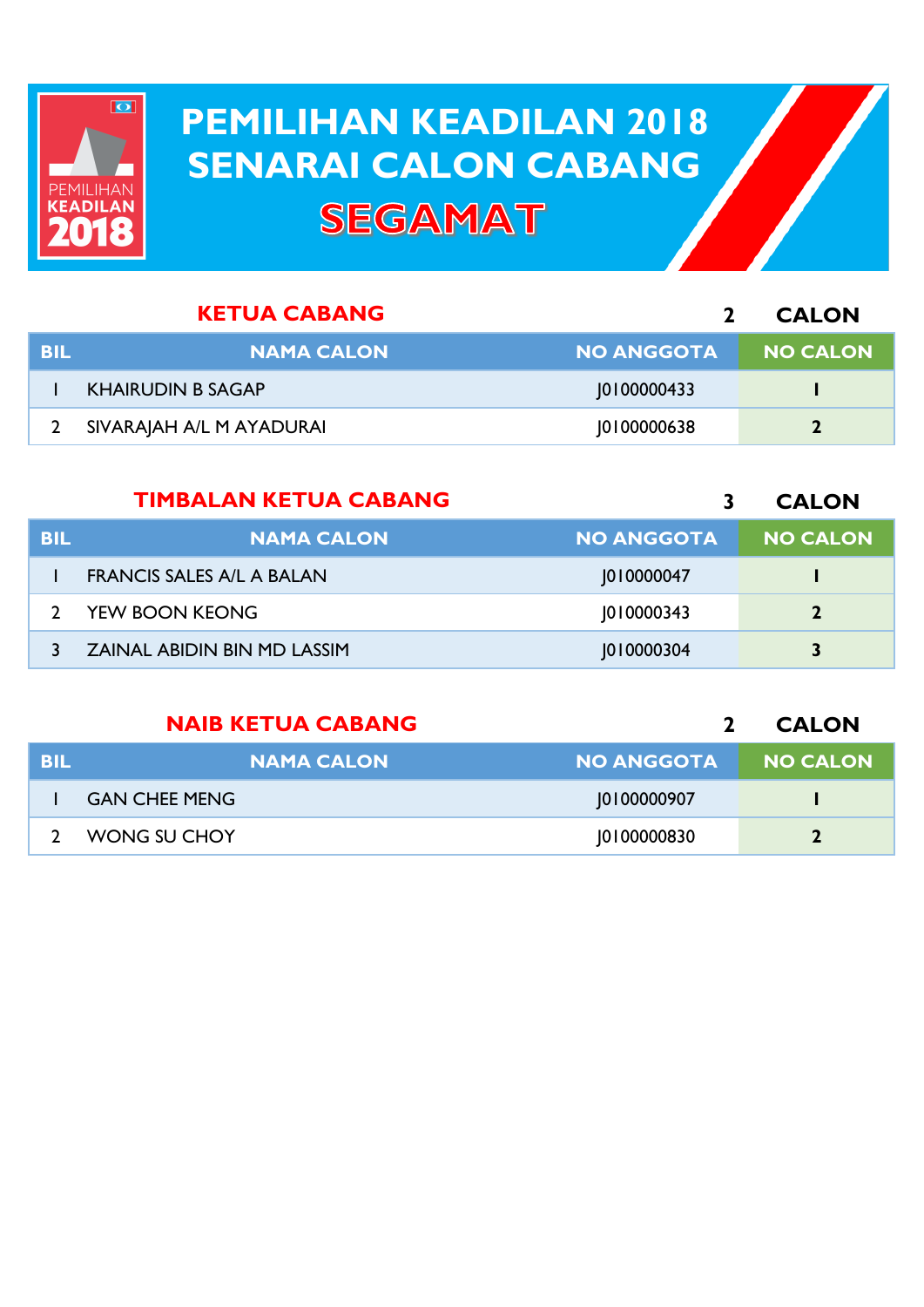|                         | <b>AHLI JAWATANKUASA CABANG</b>          | $\overline{14}$   | <b>CALON</b>            |
|-------------------------|------------------------------------------|-------------------|-------------------------|
| <b>BIL</b>              | <b>NAMA CALON</b>                        | <b>NO ANGGOTA</b> | <b>NO CALON</b>         |
| $\mathbf{I}$            | <b>GAN CHEE SEONG</b>                    | 1010000322        | I                       |
| $\overline{2}$          | KHAIRUL BIN ABDULLAH @ NUN               | J010000360        | $\overline{2}$          |
| $\overline{3}$          | <b>LEE YONG MENG</b>                     | J010000236        | $\mathbf{3}$            |
| $\overline{\mathbf{4}}$ | <b>MOHD RIDZUAN MIRANDA BIN ABDULLAH</b> | J0100000617       | $\overline{\mathbf{4}}$ |
| 5                       | MOHD RIZAL B MOHD SOHOT                  | J0100000426       | 5                       |
| 6                       | <b>MOHD ZAINEE BIN ZAKARIA</b>           | J010000344        | $\boldsymbol{6}$        |
| $\overline{7}$          | <b>NORHEZWAN B NOOR</b>                  | J0100000394       | $\overline{7}$          |
| 8                       | PICHAMUTHU A/L MUTHUSAMY                 | J0100000591       | 8                       |
| 9                       | <b>REVINDRAN A/L C RAMAN</b>             | J0100000403       | 9                       |
| $\overline{10}$         | <b>ROSLAN B NAHAR</b>                    | J0100000385       | 10                      |
| $\mathbf{H}$            | <b>ROZAIDI B MOHD SOHOT</b>              | J0100000425       | $\mathbf{H}$            |
| 12                      | SITI AISHAH SHIRLEY BINTI ABDULLAH       | J010000345        | 12                      |
| 3                       | <b>SOW KIM HUAT</b>                      | J0100000833       | 13                      |
| $\overline{14}$         | <b>WONG KIEN YUNG</b>                    | J0100000831       | $\overline{14}$         |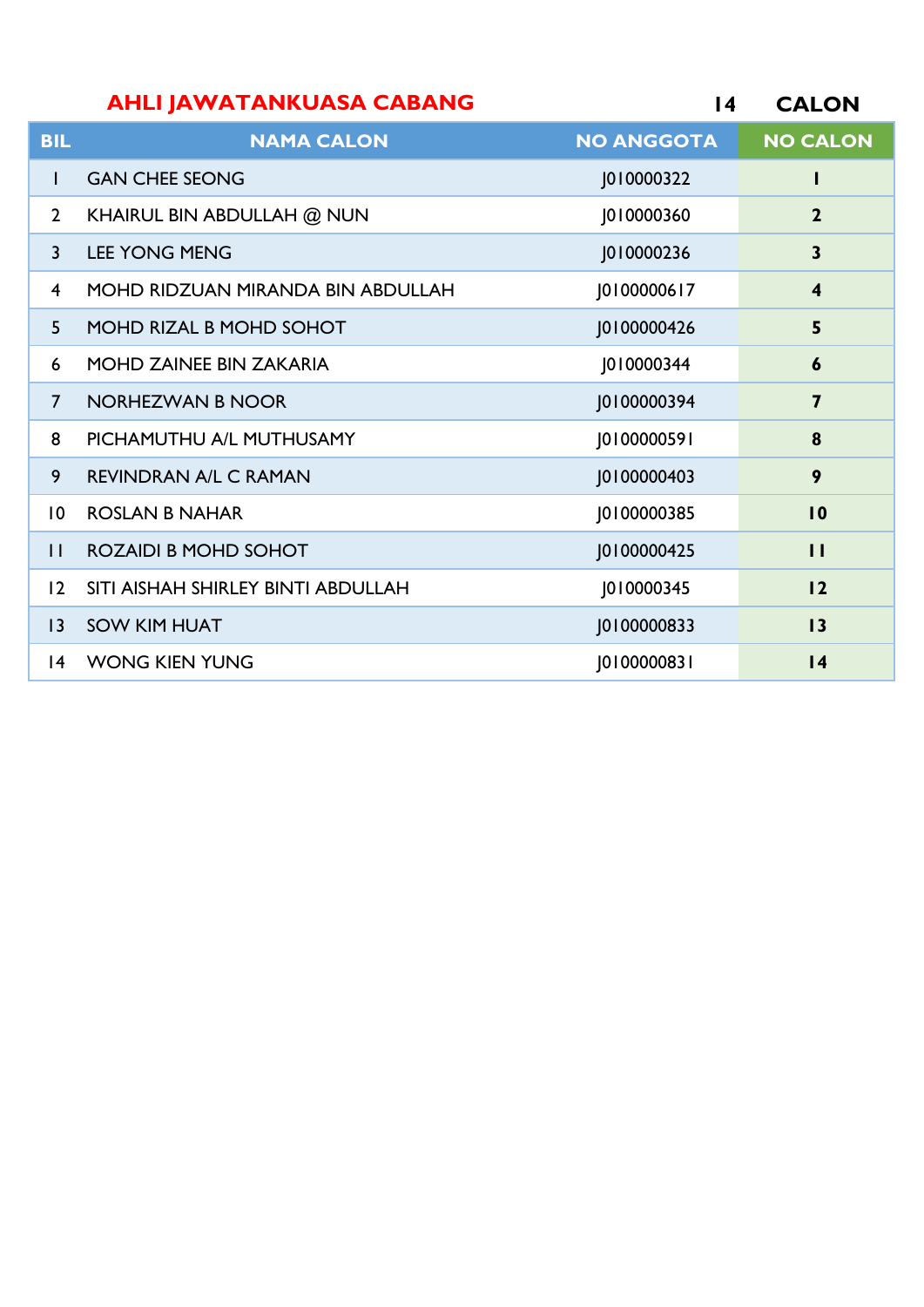|            | <b>KETUA AMK CABANG</b>       |                   | <b>CALON</b>    |
|------------|-------------------------------|-------------------|-----------------|
| <b>BIL</b> | <b>NAMA CALON</b>             | <b>NO ANGGOTA</b> | <b>NO CALON</b> |
|            | <b>ARIFF SHAHRY BIN AZLAN</b> | 10100000499       |                 |
|            | KARUNAN A/L GANGADHARAM       | 0100002149        | $\mathbf{r}$    |

|      | <b>TIMBALAN KETUA AMK CABANG</b> |             | <b>CALON</b>    |
|------|----------------------------------|-------------|-----------------|
| -BIL | <b>NAMA CALON</b>                | NO ANGGOTA  | <b>NO CALON</b> |
|      | RENESH A/L SIVARAJAH             | 10100000597 |                 |

|      | <b>NAIB KETUA AMK CABANG</b> |                   | <b>CALON</b>    |
|------|------------------------------|-------------------|-----------------|
| -BII | <b>NAMA CALON</b>            | <b>NO ANGGOTA</b> | <b>NO CALON</b> |
|      | LEE LIK SUN                  | 0100000832        |                 |

|            | <b>AHLI JAWATANKUASA AMK CABANG</b> | 5                 | <b>CALON</b>    |
|------------|-------------------------------------|-------------------|-----------------|
| <b>BIL</b> | <b>NAMA CALON</b>                   | <b>NO ANGGOTA</b> | <b>NO CALON</b> |
|            | LEE SEW HWA                         | 1010000328        |                 |
|            | <b>RUZAIMI B ESA</b>                | 10100000397       | $\mathbf{2}$    |
| 3          | SARAVANAN A/L SELVARAJAH            | 10100002076       | 3               |
| 4          | SIVA A/P P.M. GANES                 | 10100000961       | 4               |
| 5          | <b>WILLIAM A/L RABAL</b>            | 01000008          | 5               |